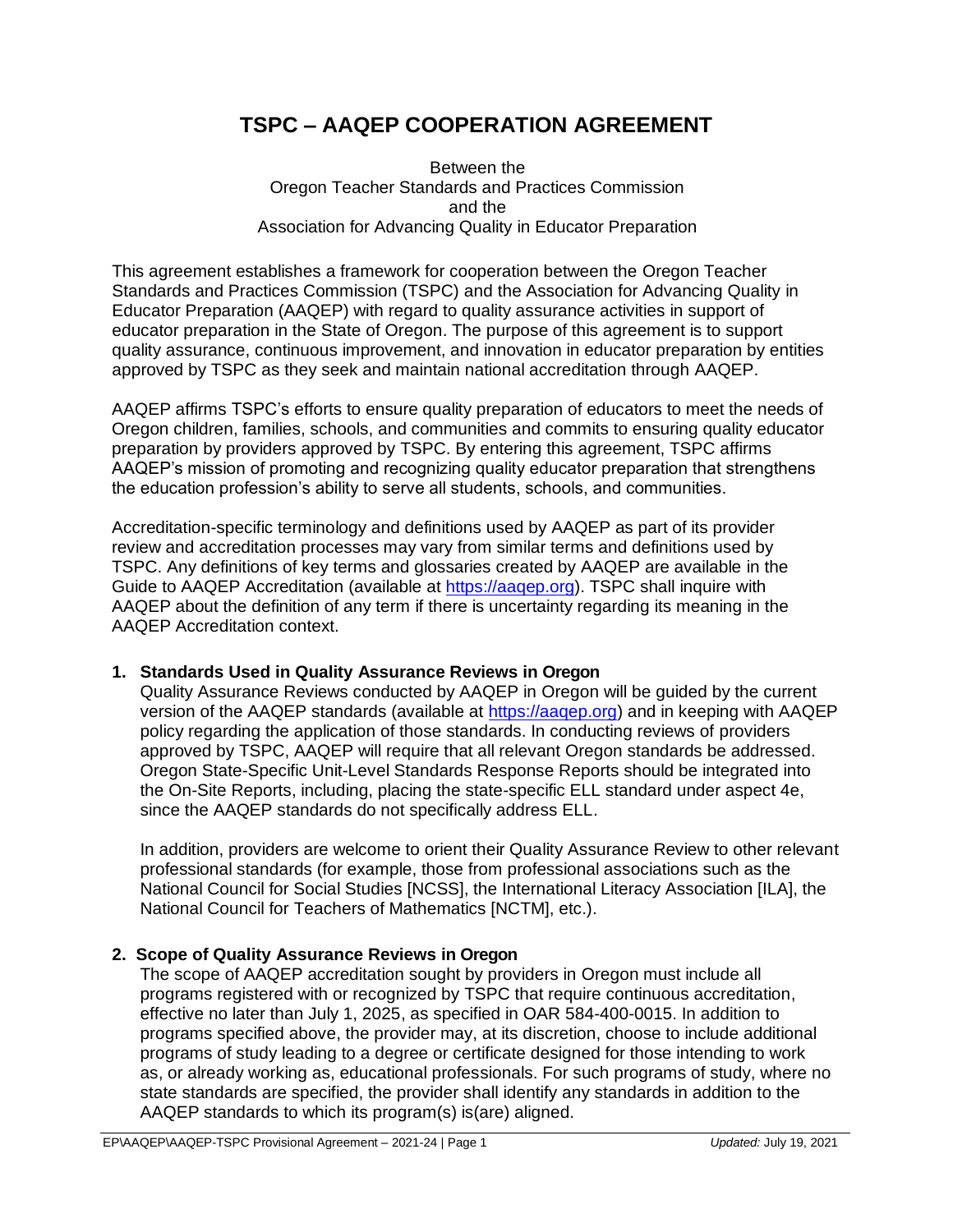## **3. Quality Assurance Review Process**

All Quality Assurance Reviews will be guided by AAQEP's policies and procedures as specified in the Guide to Accreditation, available at https://aagep.org, as well as TSPC policies and procedures, as specified in Oregon Administrative Rule.

AAQEP's process includes a proposal review stage prior to a scheduled site visit. Oregon providers will be approved to begin working with AAQEP contingent on writing a proposal that is reviewed as 'complete' by AAQEP staff. A successful proposal will include, but not be limited to, demonstration that appropriate data sources are available to address the standards and reliability and validity have been empirically investigated. After a provider's initial review with AAQEP, the proposal step is optional unless the provider ceases then returns to work with AAQEP.

AAQEP will ensure site visits are conducted in accordance with the timelines identified on the TSPC Site Visit Schedule.

Timelines established for unit reviews and consideration of requests for extensions will be decided by AAQEP and TSPC on a case-by-case basis and in accordance with AAQEP and TSPC policies.

All Quality Assurance Reviews include an off-site review two to three months prior to each site visit. Off-site reviews are conducted virtually and TSPC staff are welcome to attend as observers. A report of the off-site review will be distributed to the provider with a copy to TSPC at least two months prior to the Quality Assurance Review. Quality Assurance Reviews also include an on-site visit, the scope of which is determined by provider size and complexity.

### **4. Quality Assurance Review Team Composition**

Quality Assurance Reviews will be joint reviews, including AAQEP-designated member(s) and TSPC-designated member(s).

- *Appointment of reviewers:* Nominations for reviewers for each review case, as agreed to by AAQEP and the provider hosting the review, are to be made as follows:
	- o AAQEP will appoint one Quality Assurance Review Team member who will serve as the team's leader.
	- $\circ$  TSPC will nominate one state reviewer, whose role will be to attend to Oregon state-specific unit-level standards reported by the provider under Aspect 4e of the AAQEP Standards.
	- $\circ$  The provider will nominate a local practitioner, who shall be a currently-serving or recently-retired P-12 educator, in keeping with the qualifications stated in the AAQEP Guide to Accreditation.
	- o Thereafter, AAQEP and TSPC will alternatively nominate AAQEP-trained reviewers for the review team. AAQEP-nominated reviewers must be deemed acceptable to TSPC.
	- $\circ$  The total number of reviewers assigned to the Quality Assurance Review team will be determined by AAQEP and TSPC based on the complexity of the programs offered at the unit or for other unique circumstances. Examples: Separate leadership program or multiple campuses.
	- o A TSPC staff member will participate as a state consultant, at TSPC's discretion. The state consultant will serve as a liaison between AAQEP and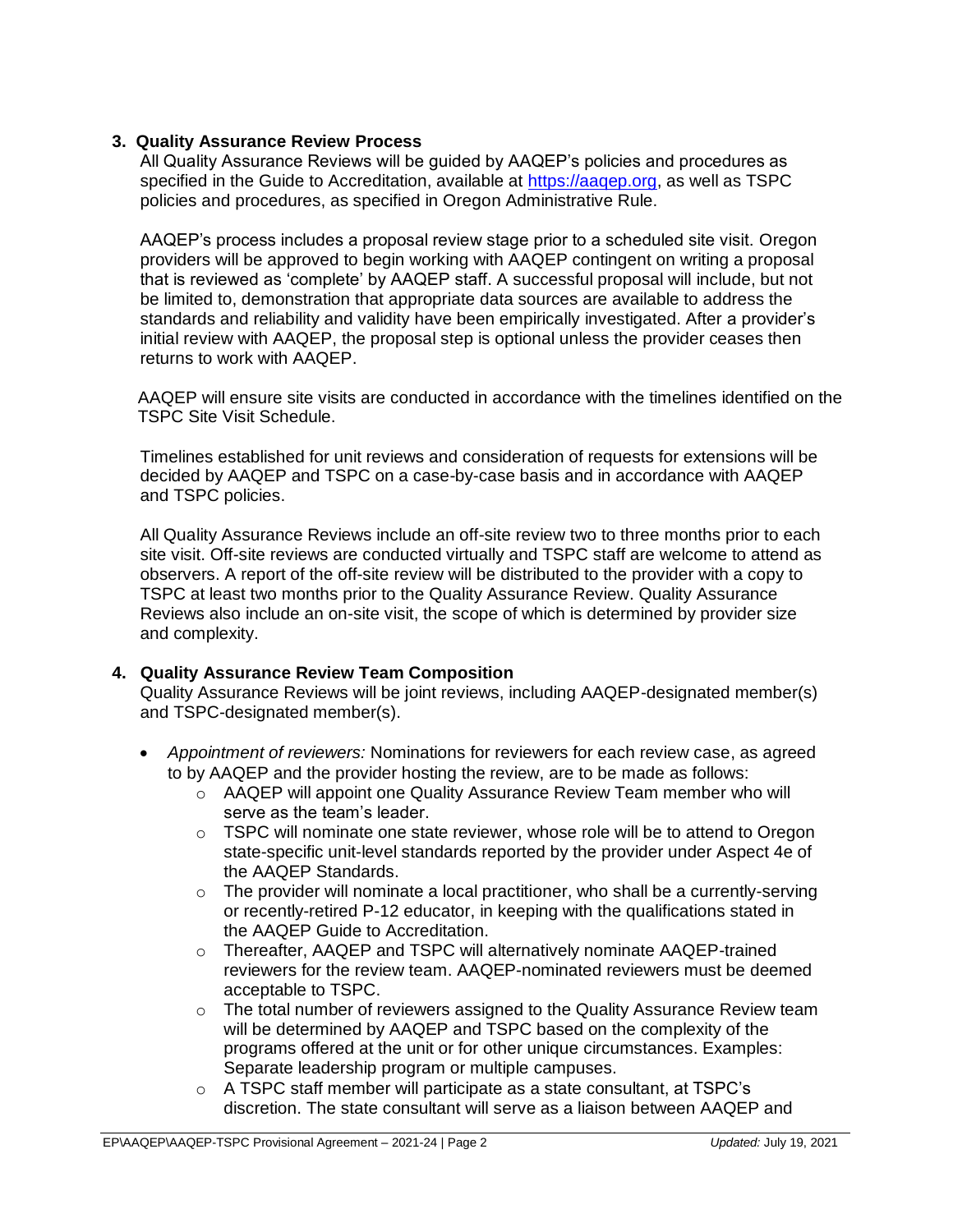the provider. The state consultant will be included in meetings and will serve as a resource to the team members.

 Other observers, including those seeking a better understanding of the AAQEP process, may participate as agreed to by AAQEP and the host provider.

*Training:* AAQEP will collaborate with TSPC to plan, design, and implement a range of training opportunities for reviewers. Additional training events may be arranged, including events in Oregon, on a cost-recovery basis, with arrangements negotiated according to AAQEP's policies regarding expenses for training. Exceptions may be made by mutual agreement of AAQEP and TSPC.

*TSPC state-specific standards:* TSPC reserves the right to have other state-appointed individuals who may not have received the AAQEP training participate in the review of non-AAQEP state-specific standards if such standards are reviewed concurrently with the joint unit review team. AAQEP shall include Oregon-specific standards in the accreditation process.

### **5. Reviewer Preparation and Qualifications**

All review team members will meet AAQEP preparation and quality requirements. Reviewer training and professional learning opportunities will be made available to TSPC staff at no cost (though AAQEP will not cover travel expenses); TSPC staff and other observers need not have participated in the training as a condition for joining review teams as a state consultant or observer(s).

#### **6. Relation of Accreditation to Program Approval**

All decisions for state program approval are within the sole authority of TSPC. The decision to approve or not approve provider programs will be made independent of any AAQEP determinations regarding accreditation of the provider. The parties agree the rules and standards for program approval in Oregon are subject to change at any time by the Oregon Legislature or TSPC and such rules, as amended, will govern the decision for ultimate approval of a provider.

In granting program approval, TSPC may utilize information generated from AAQEP's review of a provider, including, but not limited to, an AAQEP decision on AAQEP accreditation and the assignment of any Concerns and Conditions, as described in AAQEP policy. TSPC will use, but is not bound to, information from AAQEP.

Providers subject to the jurisdiction of TSPC may choose from the following program review options for AAQEP accreditation:

- *Specialty Program Review with National Recognition:* The goal of the Specialized Professional Association (SPA) Program Review with National Recognition is to align specialty licensure area data with national standards developed by SPAs in order to receive national recognition at the program level. The site team may, but is not required to, consider the National Recognition decision available in SPA program level reports as evidence to meet the sufficiency criteria related to AAQEP Standards. TSPC makes the final decision on the approval of all programs.
- *State Review by State Authority:* TSPC conducts program reviews for purposes of state approval and to inform AAQEP accreditation. A provider selecting the State Review option will follow TSPC guidelines. TSPC provides direction on how to meet all State standards for licensure/certificate program approval. Upon a provider's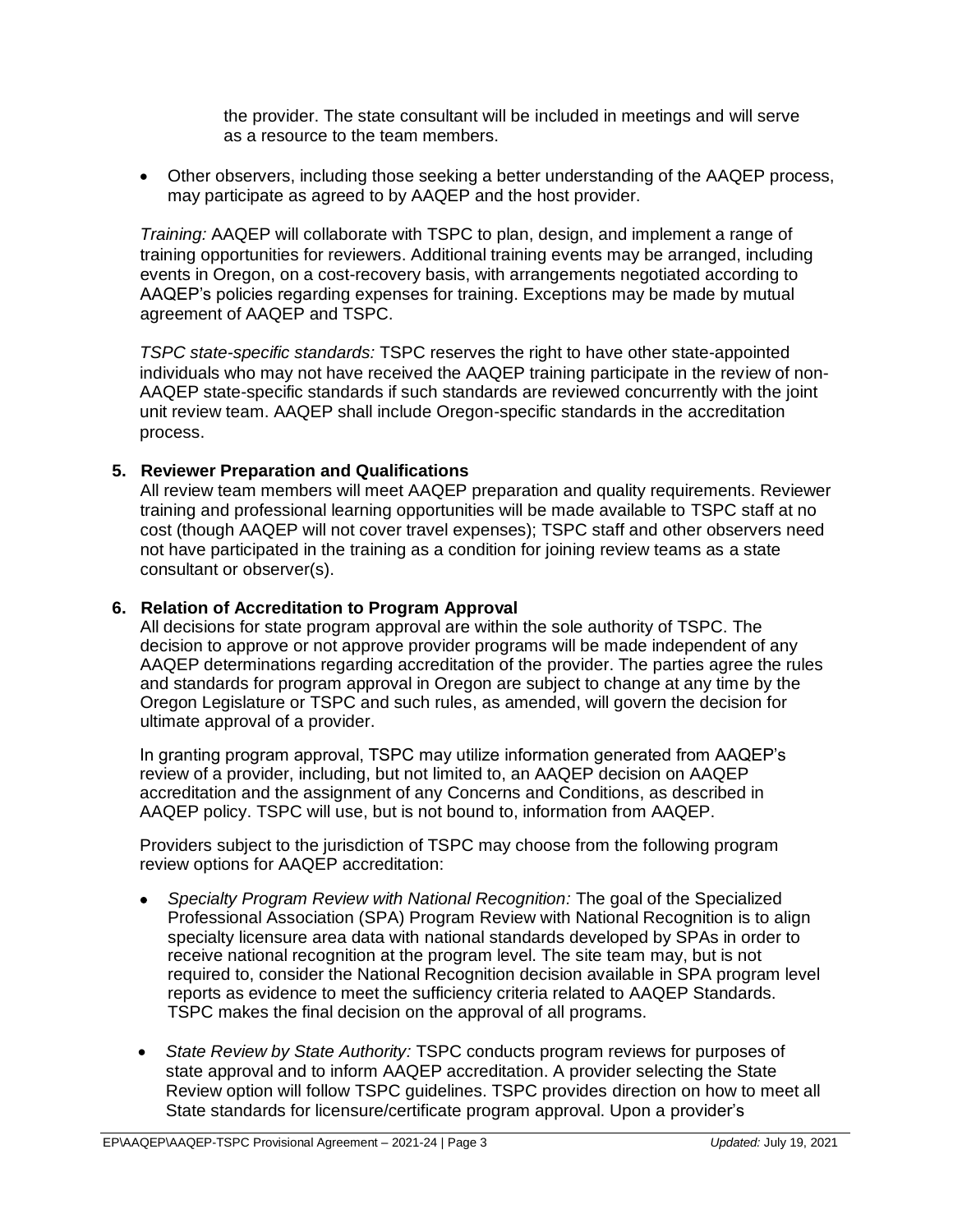completion of TSPC authority forms, trained reviewers are selected and assigned within appropriate content areas. Reviewers make recommendations for further action and/or approval. TSPC makes the final decision on the approval of any program.

## **7. Accreditation Decisions**

AAQEP accreditation decisions are made by the AAQEP Accreditation Commission. Accreditation statuses and terms are detailed in AAQEP's Guide and policy documents, available at [https://aaqep.org.](https://aaqep.org/) Full accreditation is for a term of 7 years. State consultants from TSPC and other observers are welcome to attend meetings of the Accreditation Commission at which cases of Oregon providers are considered (meetings are typically conducted via video conference). Accreditation decisions, including the reports on which decisions are based and the Accreditation Commission's rationale for each decision, will be shared with the TSPC Executive Director through the Director of Program Approval.

All decisions for state unit approval are within the sole authority of TSPC and the decision to approve or not approve a provider will be made independent of any AAQEP determinations regarding its accreditation of the provider. The parties agree that the rules and standards for program and unit approval in Oregon are subject to change at any time by the Oregon Legislature or TSPC, and such rules, as amended, would govern the decision for TSPC's ultimate approval of providers.

Throughout the term of this agreement, in order to maintain accreditation, providers must comply with AAQEP policies, including submission of annual reports.

If the AAQEP Accreditation Committee issues a decision to deny or revoke accreditation, the provider will have a right to petition for an appeal, consistent with the [AAQEP Appeals Policy](https://aaqep.org/appeals-policy) [\(https://aaqep.org/appeals-policy\)](https://aaqep.org/appeals-policy).

If an Oregon provider petitions for the appeal of a decision of the Accreditation Committee, AAQEP will notify TSPC that such petition has been received.

### **8. Communication and Logistics of Collaboration**

Providers seeking AAQEP accreditation will ensure that TSPC is apprised of the schedule of accreditation activities, particularly of target site visit dates; providers will also send electronically a final copy of or links to the final version of their Quality Assurance Report (the self-study) to TSPC at the same time they provide it to AAQEP.

AAQEP will communicate scheduled times of its off-site and on-site reviews with TSPC staff as specified in this agreement. AAQEP will apprise the TSPC Director of Program Approval of the schedule of Accreditation Commission meetings at which cases from Oregon providers will be considered. In addition, AAQEP will provide the TSPC Executive Director with copies of all reports or official letters for Oregon providers generated by the review team and by the Accreditation Commission.

At any time, TSPC may file a complaint regarding a provider with the Accreditation Commission for investigation and consideration as part of the provider's ongoing cycle of AAQEP Accreditation.

### **9. AAQEP Capacity Review and Formative Support Options**

AAQEP will make available to Oregon providers, in cooperation with and at the discretion of TSPC, two additional services: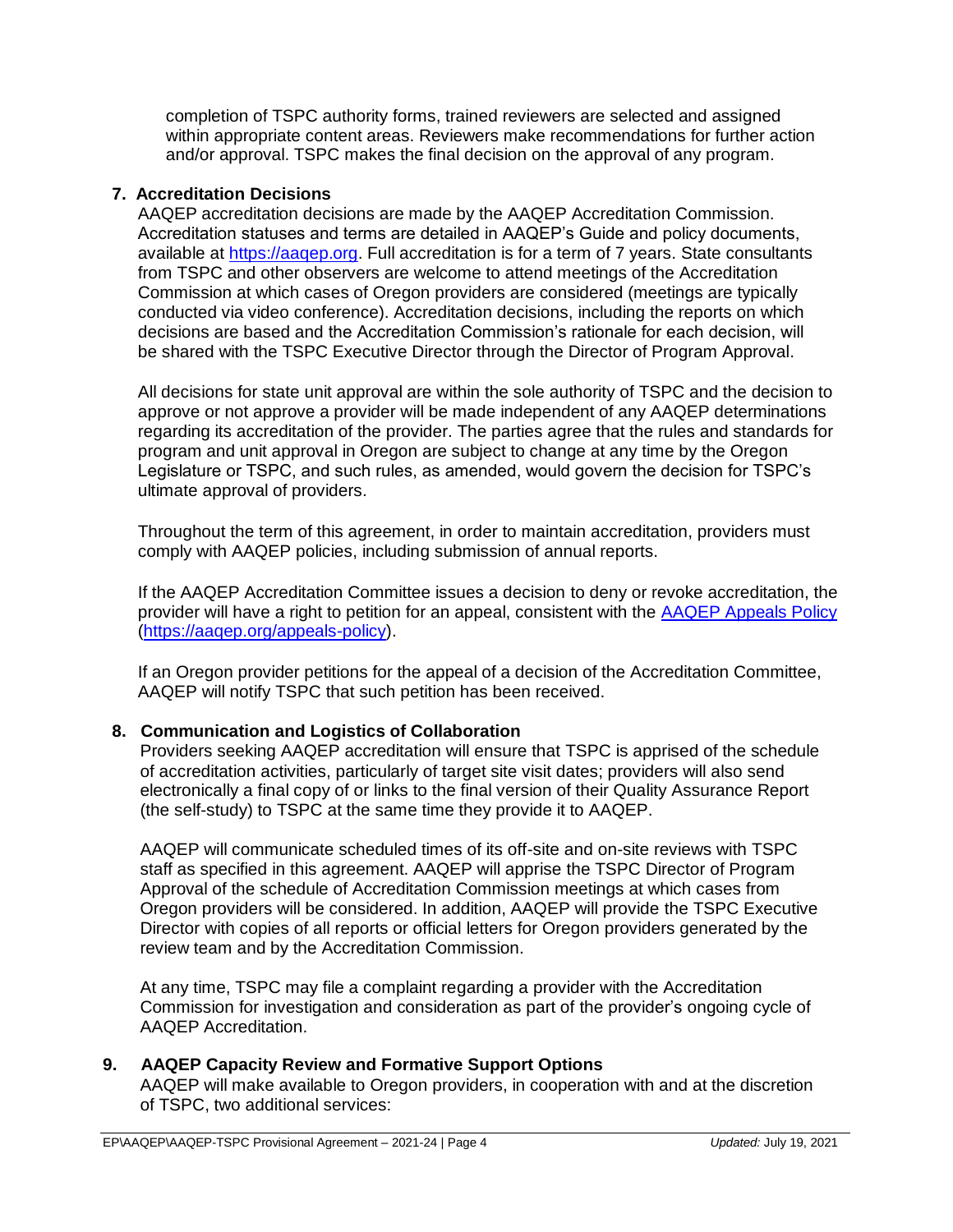- At TSPC's request, AAQEP will conduct capacity reviews of entities seeking first-time approval as a new Oregon-approved educator preparation provider. Such reviews will be conducted prior to the operation of the unit to provide TSPC with a third-party review to inform a program approval decision. Such reviews will be designed and conducted in partnership with TSPC using the AAQEP standards as the framework.
- Conditions precedent of accreditation: AAQEP also facilitates program and provider improvement for entities that have identified specific shortcomings in their work, including cases where shortcomings have been identified through external evaluations such as state or accreditation reviews. AAQEP will include any NCATE or CAEP-identified AFIs, stipulations and conditions within its review of the provider. AAQEP will enter into an agreement with the provider, subject to TSPC approval, to establish a timeline, priorities, and outcomes for such reviews.

### **10. Membership**

AAQEP views cooperation among accreditors, educator preparation providers, and State Education Authorities (SEAs) as essential to effective quality assurance. It enters into this agreement with the intent of supporting both TSPC and providers authorized by it in ensuring the preparation of excellent and effective teachers and other professional educators. TSPC agrees to join AAQEP as a state member at no cost in support of these goals.

In support of shared goals, AAQEP will provide supportive services including workshops and webinars to providers in Oregon at reasonable cost. TSPC staff may participate in any AAQEP activities offered within Oregon at no cost (AAQEP cannot cover travel expenses, meals, or lodging). AAQEP will also provide one TSPC staff member with a no-cost registration to its annual Quality Assurance Symposium and provide any additional TSPC staff registration at the reduced member rate. In addition, TSPC staff may participate in AAQEP professional learning events, including reviewer training, at no cost (travel, etc., excepted, as indicated above).

### **11. Transitions from Another National Accreditor:**

Providers with NCATE or CAEP accreditation will be required to meet AAQEP Standards after the expiration of their current term of accreditation.

Annual Reports: All NCATE- or CAEP-accredited providers transitioning to AAQEP are required to submit annual reports to AAQEP through the duration of their current term using the AAQEP annual report template.

Member in Good Standing with AAQEP: An NCATE- or CAEP-accredited provider in good standing is considered to be continuously accredited. Upon expiration of the provider's NCATE or CAEP term of accreditation, the transitioning provider's next accreditation review must be based on AAQEP standards and policies.

## **12. AAQEP Reporting Requirements to TSPC:**

AAQEP will provide an annual update on its internal development and continuous improvement plan activities.

### 13. **Agreement term**

The term of this Agreement shall be from July 1, 2021, until June 30, 2024, unless modified by the provisions herein.